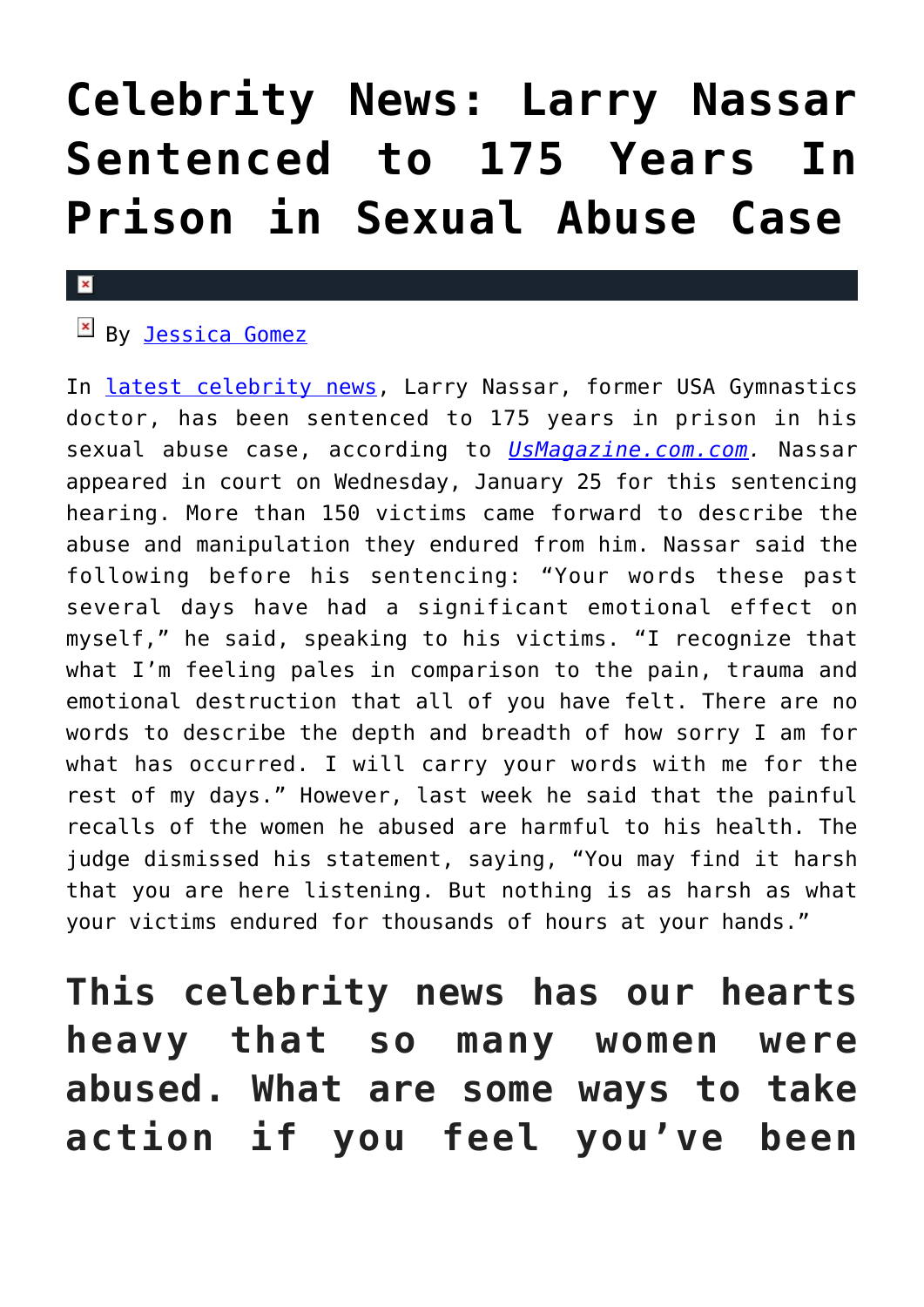## **abused?**

### **Cupid's Advice:**

Every 98 seconds, an American is sexually assaulted. Nine out of 10 victims are female, and one out of every six American women has been the victim of an attempted or completed rape in her lifetime — every eight minutes, that victim is a child. Meanwhile, only six out of every 1,000 perpetrators will end up in prison. These statistics are from [RAINN](https://www.rainn.org/statistics), and they only include cases in United States. Sexual violence is a horrific issue all over the globe. Cupid has some advice on how to fight all sorts of sexual violence including sexual abuse, sexual assault, and rape:

**1. Do not blame yourself:** Many women believe that they could have done something differently to avoid what happened to them. Blaming yourself only perpetuates rape culture. It is not okay for anyone to touch anyone that doesn't want to be touched. Women have harmed themselves emotionally and physically after facing sexual violence. Victims must brave through their trauma and know that the only person to blame is the abuser.

### **Related Link:** [Harvey Weinstein Lied About Having Intimate](http://cupidspulse.com/122006/celebrity-news-harvey-weinstein-lied-about-having-intimate-relations-with-gwyneth-paltrow/) [Relations with Gwyneth Paltrow](http://cupidspulse.com/122006/celebrity-news-harvey-weinstein-lied-about-having-intimate-relations-with-gwyneth-paltrow/)

**2. Don't be afraid, speak up:** If you stay quiet, your abuser will get away with their vicious act. Some women just want to forget that it happened, and so they stay silent and carry on with their lives. This approach does not work for many, and it for sure will not stop your abuser from doing it to someone else. Reach out to authority figures if you've experiences sexual violence. It's time that all victims come forward with their stories in order to fight these heinous crimes that have been occurring globally, since the dawn of time.